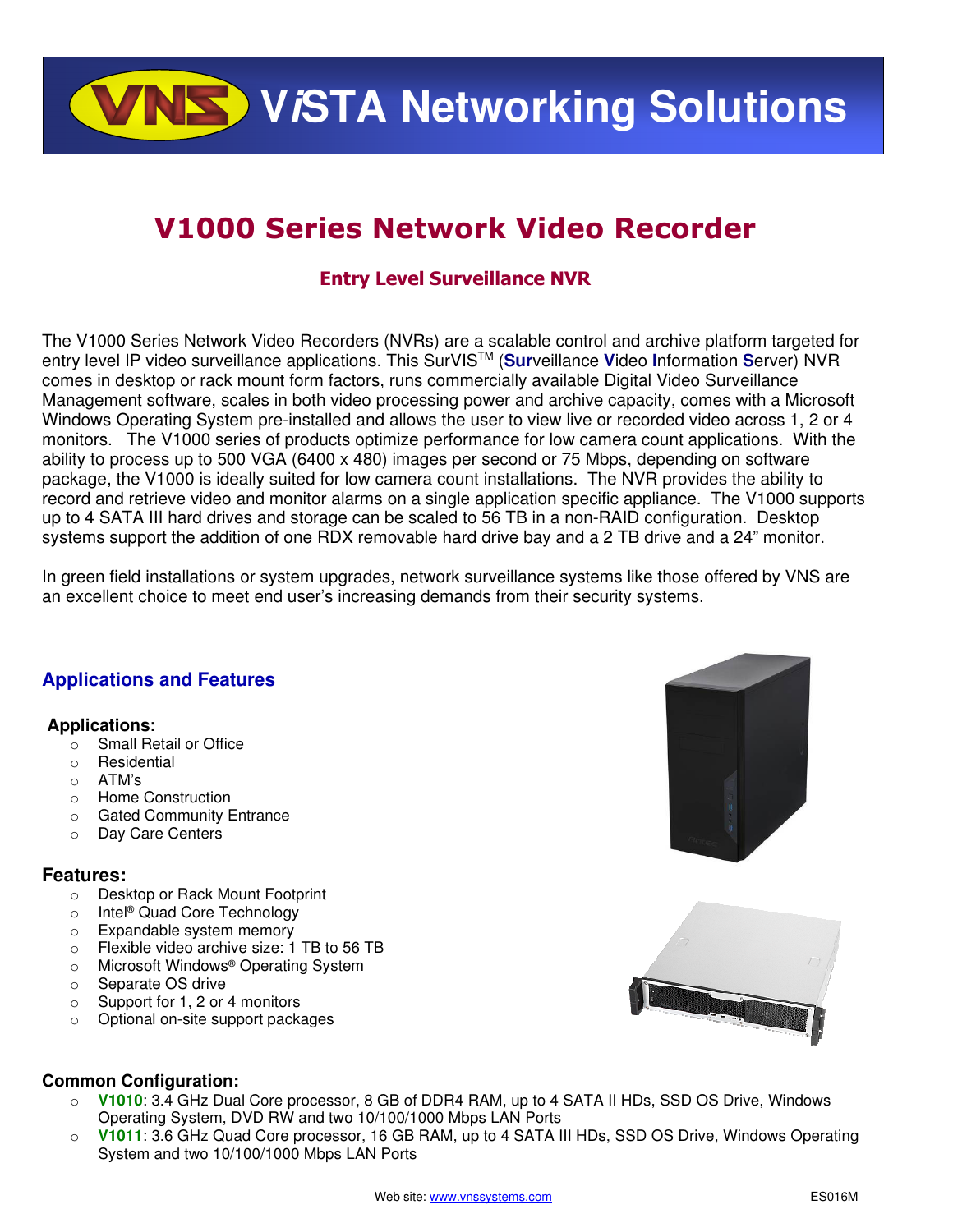**VISTA Networking Solutions** 

# **Specifications:**

#### **SUPPLIED ACCESSORIES**

| Power Cable (s) | 1-3 USA Standard 117VAC, 3 prongs, 6ft |
|-----------------|----------------------------------------|
| Kevboard        | 1 Basic Kevboard                       |
| Mouse           | 1 USB/PS2, Scroll Wheel, 3 Button      |
| Restore         | All original installation discs        |
| <b>Rail Kit</b> | Rack mount systems only                |

#### **SYSTEM**

| Processor                       | Intel $\textdegree$ i3 Quad Core          |
|---------------------------------|-------------------------------------------|
| <b>Internal Memory</b>          | 16 GB DDR4 RAM 2933 MHz                   |
| <b>Operating System</b>         | Windows 10 Pro x64 or Windows 2019 Server |
| <b>Operating System Storage</b> | 500 GB SSD with RAID 1 Option             |
| <b>Video Archive Capacity</b>   | Up to 56 TB of SATA III Storage           |
| <b>RAID Level</b>               | None, 0, or 5                             |
| Network Interface               | 2 Gigabit Ethernet RJ-45 (1000BaseT)      |
| <b>Auxiliary Interfaces</b>     | USB 2.0 and 3.0 Ports                     |
| Maintenance                     | Optional: On-site Next Business Day       |
| Maintenance Upgrade             | 4 Hour response 24x7 years 1 thru 5       |

#### **VIDEO**

| <b>CIF Processing Equivalent</b> | Up to 500 VGA/sec* or 75 Mbps        |
|----------------------------------|--------------------------------------|
| Resolution                       | QCIF to mega-pixel based camera spec |
| Display                          | 1, 2 or 4 monitor outputs available  |

#### **ENVIRONMENTAL**

| Jperatınc | $(50^{\circ}$ to 90 $^{\circ}$ F).<br>32º<br>8% to 80%<br>.0º<br>(non-condensing)             |
|-----------|-----------------------------------------------------------------------------------------------|
| Storage   | 158 $\degree$ F).<br>5 to 95% 、<br>$-40c$<br>7∩º<br>. (-40º to 1<br>(non-condensina) ،<br>. . |

#### **PHYSICAL**

#### **CASE A**

| Form Factor         | Mid-Tower Desk Top with 2 Internal Storage Bays     |
|---------------------|-----------------------------------------------------|
| Power Supply        | 500 watt                                            |
| Cooling             | rear 120mm Fan                                      |
| <b>Dimensions</b>   | (HxWxD) 18.3 x 8.25 x 18.6 in. (465 x 210 x 472 mm) |
| Unit Weight (gross) | Approximately 30 lbs (9.1 kg.)                      |

#### **CASE B**

| Form Factor         | Mid-Tower Desk Top with 4 Hot Swappable Storage Bays |
|---------------------|------------------------------------------------------|
| Power Supply        | 650 watt                                             |
| Cooling             | $1 \times 92$ mm                                     |
| <b>Dimensions</b>   | (HxWxD) 16 x 7 x 20.9in. (427 x 178 x 531 mm)        |
| Unit Weight (gross) | Approximately 50 lbs (22.7 kg.)                      |

#### **CASE C**

| Form Factor         | Mid-Tower Desk Top with 4 Hot Swappable Storage Bays |
|---------------------|------------------------------------------------------|
| Power Supply        | 650 watt 1+1 Redundant                               |
| Cooling             | 1 x 120 mm (Rear) & 2 x 120 mm (Middle) Fans         |
| Dimensions          | (HxWxD) 16.7 x 8.7 x 24.4 in. (425 x 220 x 620 mm)   |
| Unit Weight (gross) | Approximately 50 lbs (22.7 kg.)                      |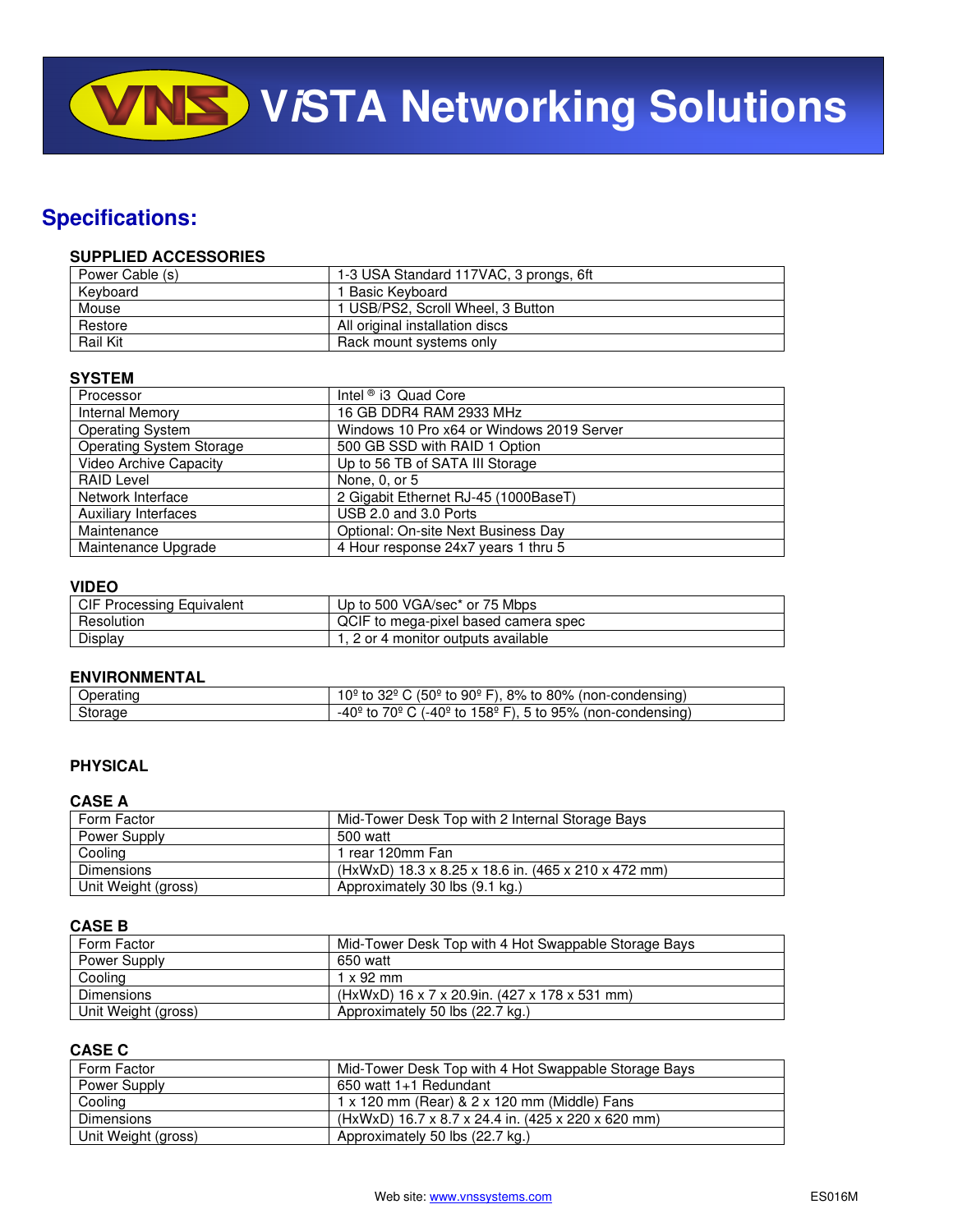# **VINS** VISTA Networking Solutions

#### **CASE K**

| Form Factor         | 2U Rack Mount with 2 Internal Storage Bays        |
|---------------------|---------------------------------------------------|
| Power Supply        | 400 watt                                          |
| Cooling             | 2x80mm (front) & 1x60mm, 2x40mm Fans (Rear)       |
| <b>Dimensions</b>   | (HxWxD) 3.5 x 19.4 x 16.6 in. (88 x 493 x 422 mm) |
| Unit Weight (gross) | Approximately 50 lbs (22.7 kg.)                   |

#### **CASE L**

| Form Factor         | 2U Rack Mount with 4 Hot Swappable Storage Bays   |
|---------------------|---------------------------------------------------|
| Power Supply        | 500 watt                                          |
| Cooling             | 4 x 80mm (front)                                  |
| <b>Dimensions</b>   | (HxWxD) 3.5 x 16.8 x 25.6 in. (89 x 426 x 650 mm) |
| Unit Weight (gross) | Approximately 60 lbs (27.3 kg.)                   |

#### **CASE M**

| Form Factor         | 2U Rack Mount with 4 Hot Swappable Storage Bays   |
|---------------------|---------------------------------------------------|
| Power Supply        | 650 watt Redundant                                |
| Cooling             | $4 \times 80$ mm (front)                          |
| <b>Dimensions</b>   | (HxWxD) 3.5 x 16.8 x 25.6 in. (89 x 426 x 650 mm) |
| Unit Weight (gross) | Approximately 60 lbs (27.3 kg.)                   |